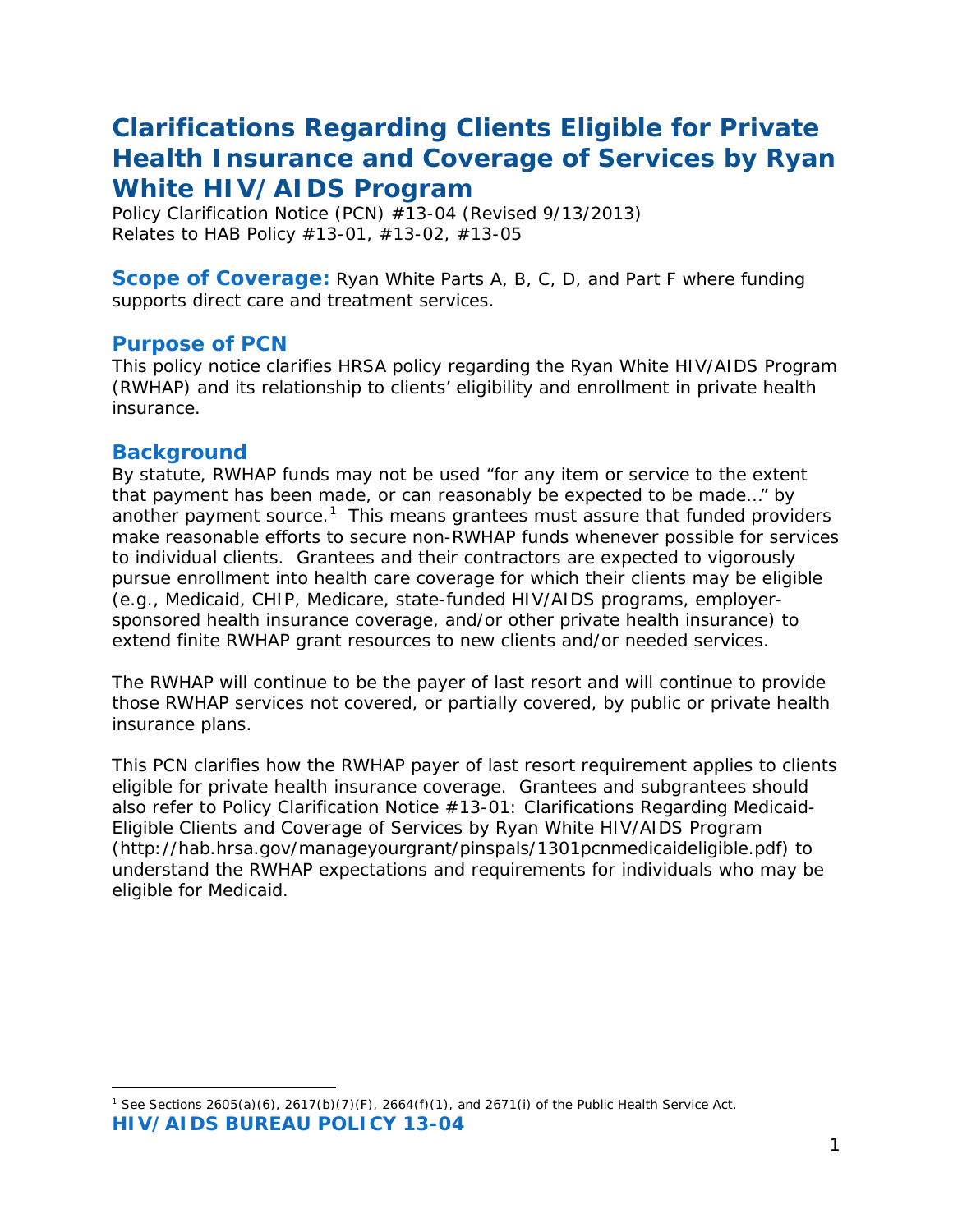# **Instructions**

1

# *Client Eligibility and Enrollment into Private Health Insurance*

For policy years beginning on or after January 1, 2014, insurers will be prohibited from denying coverage because of a pre-existing condition, including HIV/AIDS, and many RWHAP clients may become newly eligible for private health insurance.

Because the RWHAP is the payer of last resort, RWHAP grantees and subgrantees must make every reasonable effort to ensure all uninsured RWHAP clients enroll in any health coverage options for which they may be eligible. This means that grantees and subgrantees are expected to ensure that clients who are determined by the state Medicaid agency and/or the Marketplace to be ineligible for public programs (Medicaid, CHIP, Medicare, etc.) are also assessed for eligibility for private health insurance (e.g., employer-sponsored health plans and health plans offered through the Marketplace).

Under existing guidance, grantees and subgrantees must make every reasonable effort to ensure eligible uninsured RWHAP clients expeditiously enroll in private health insurance plans whenever possible, and inform clients about any consequences for not enrolling. Specifically, RWHAP clients should be informed that under the Affordable Care Act, starting in 2014, if someone can afford it but doesn't have health insurance coverage,<sup>[2](#page-1-0)</sup> they may have to pay a fee.<sup>[3](#page-1-1)</sup> Some individuals may be exempt from the Affordable Care Act's requirement to enroll in health coverage. In these circumstances, the Health Insurance Marketplace or the Internal Revenue Service (IRS) will provide individuals with certificates of exemption if they meet certain criteria.<sup>[4](#page-1-2)</sup> RWHAP clients who obtain a certificate of exemption may continue to receive services through the RWHAP. Under no

[http://www.irs.gov/uac/Questions-and-Answers-on-the-Individual-Shared-Responsibility-Provision.](http://www.irs.gov/uac/Questions-and-Answers-on-the-Individual-Shared-Responsibility-Provision)

<span id="page-1-0"></span> $2$  To meet the individual responsibility requirement under the Affordable Care Act individuals will need coverage such as individual market policies, job-based coverage, Medicare, Medicaid, CHIP, TRICARE or certain other coverage. *See* HealthCare.gov, What if someone doesn't have health insurance?,

[https://www.healthcare.gov/what-if-someone-doesnt-have-health-coverage-in-2014.](https://www.healthcare.gov/what-if-someone-doesnt-have-health-coverage-in-2014) *See also* Internal Revenue Service, Questions and Answers on the Individual Shared Responsibility payment Question #5,

<span id="page-1-1"></span> $3$  Starting January 1, 2014, if someone doesn't have a health plan that qualifies as minimum essential coverage, he or she may have to pay a fee that increases every year: from 1% of income (or \$95 per adult, whichever is higher) in 2014 to 2.5% of income (or \$695 per adult) in 2016. The fee for children is half the adult amount. The fee is paid on the 2014 federal income tax form, which is completed in 2015. *See* HealthCare.gov, What if someone doesn't have health insurance?, [https://www.healthcare.gov/what-if-someone-doesnt-have-health-coverage-in-](https://www.healthcare.gov/what-if-someone-doesnt-have-health-coverage-in-2014) $\frac{2014}{4}$ .<br><sup>4</sup> Individuals may be exempt from paying the fee for failing to enroll in minimum essential coverage if they (1) are

<span id="page-1-2"></span>members of a religious sect that is recognized as conscientiously opposed to accepting any insurance benefits and adhere to the tenets of that sect; (2) are members of a recognized health care sharing ministry; (3) are members of a federally recognized Indian tribe; (4) have household income below the minimum threshold for filing a tax return; (5) only went without the required coverage for a short coverage gap of less than three consecutive months during the year; (6) were certified by a Health Insurance Marketplace as having suffered a hardship that makes them unable to obtain coverage; (7) cannot afford coverage because the minimum amount the individual must pay for premiums is more than eight percent of the individual's household income; (8) are in jail, prison or similar penal institution or correctional facility after the disposition of charges; and (9) are not U.S. citizens, U.S. nationals, or aliens lawfully present in the U.S. *See* IRS, Questions on Individual Shared Responsibility Provision Question #6[, http://www.irs.gov/uac/Questions-and-Answers-on-the-Individual-Shared-Responsibility-Provision.](http://www.irs.gov/uac/Questions-and-Answers-on-the-Individual-Shared-Responsibility-Provision)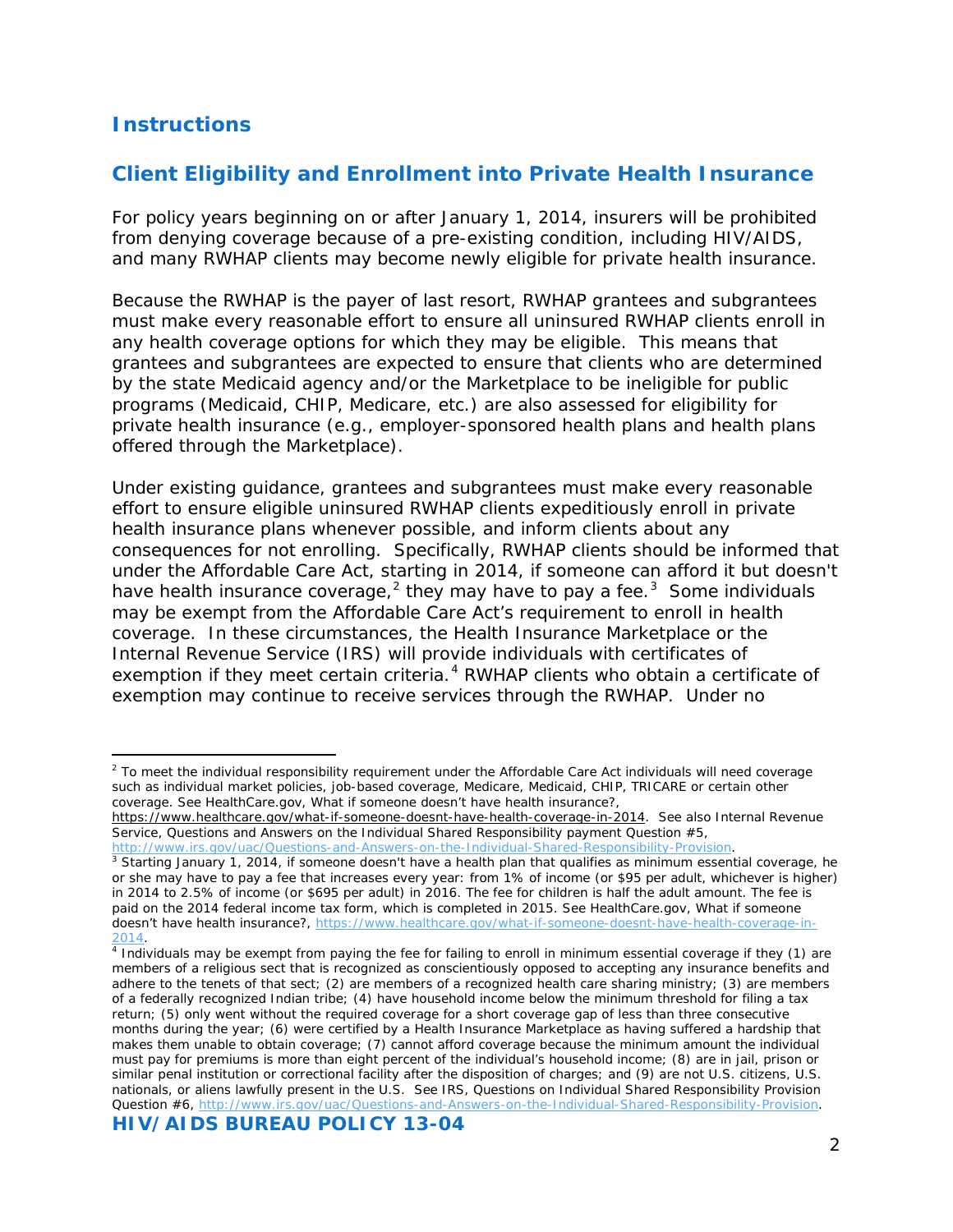circumstances may RWHAP funds be used to pay the fee for a client's failure to enroll in minimum essential coverage.

Grantees should be aware that clients can only enroll in a private health plan during an open enrollment period, $5$  unless they qualify for a special enrollment period based on a qualifying life event, such as moving to a new state, eligibility changes for premium tax credits and/or cost-sharing reductions, or loss of employer-sponsored coverage.<sup>[6](#page-2-1)</sup> If a client misses the open enrollment period and cannot enroll, it is expected that the grantee will make every reasonable effort to ensure the client enrolls into a private health plan upon the next open enrollment period. If a client qualifies for a special enrollment period, it is expected that the grantee will make every effort to ensure the client enrolls in a private health plan before the special enrollment period closes.

HAB will require grantees to maintain policies regarding the required process for the pursuit of enrollment for all clients, to document the steps during their pursuit of enrollment for all clients, and establish stronger monitoring and enforcement of subgrantee processes to ensure that clients are enrolled in coverage options for which they qualify. If after extensive documented efforts on the part of the grantee, the client remains unenrolled in health care coverage, the client may continue to receive services through the RWHAP.

It is also expected that RWHAP grantees collect and maintain documentation verifying client eligibility for other health coverage or a certificate of exemption from the Marketplace or IRS. *See Policy Clarification Notice #13-02: Clarifications on Ryan White Program Client Eligibility Determinations and Recertifications Requirement*

[\(http://hab.hrsa.gov/manageyourgrant/pinspals/pcn1302clienteligibility.pdf\)](http://hab.hrsa.gov/manageyourgrant/pinspals/pcn1302clienteligibility.pdf).

#### *Effective Date of Coverage*

Individuals enrolling in a new private health plan may experience a gap in coverage between submission of their enrollment application and the date on which the health plan will begin to pay for services received by the individual. Generally, payments for items or services will not be made, or cannot reasonably be expected to be made, by the health plan until the effective date of coverage begins. As such, RWHAP funds may be used to pay for items or services up until a client's effective date of coverage if those items or services are not covered by any other funding source. RWHAP funds may not be used to pay for items or services received on or after the effective date of coverage if they are covered by the client's insurance plan. In the event that RWHAP-funded services were provided on or after the effective date of coverage, grantees and subgrantees providing those services must

<span id="page-2-0"></span>l <sup>5</sup> The initial open enrollment period for the individual Marketplaces will be from October 1, 2013, through March 31, 2014. After the initial open enrollment period, annual open enrollment will occur from October 15 to December 7 every year. *See* 45 CFR 155.410.

<span id="page-2-1"></span>**HIV/AIDS BUREAU POLICY 13-04** <sup>6</sup> *See* 45 CFR 155.420(d) for more examples of events that may trigger a special enrollment period.